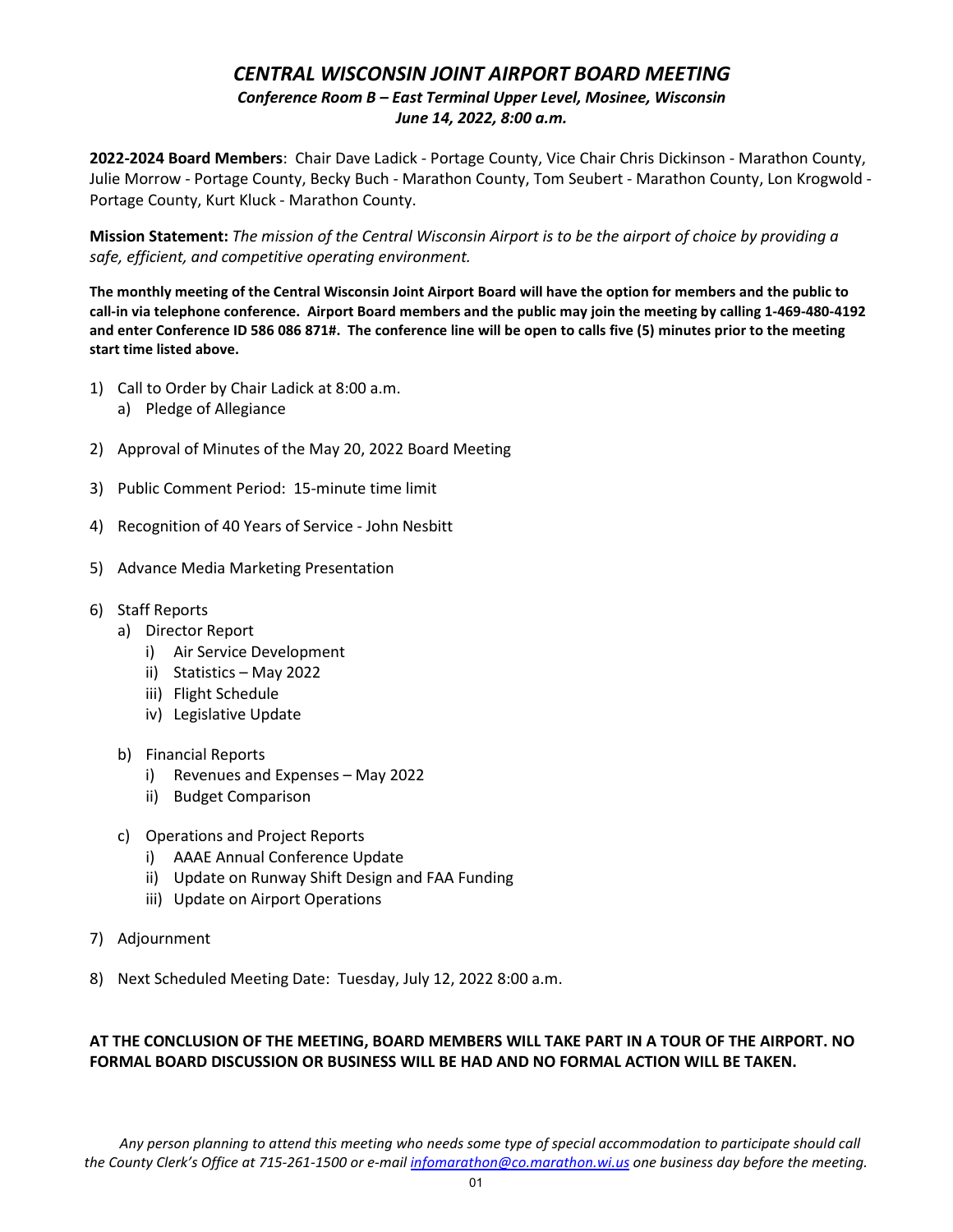## **CENTRAL WISCONSIN JOINT AIRPORT BOARD MEETING MINUTES**

## **CENTRAL WISCONSIN AIRPORT TERMINAL**

**Conference Room B – East Terminal Upper Level, Mosinee, Wisconsin**

**May 20, 2022 - 8:00 a.m.**

| Airport Board: | Dave Ladick, Chair<br>Lonnie Krogwold<br>Becky Buch<br><b>Thomas Seubert</b>                                                                           | Chris Dickinson, Vice Chair<br>Kurt Kluck<br>Julie Morrow                                                                                                                    |
|----------------|--------------------------------------------------------------------------------------------------------------------------------------------------------|------------------------------------------------------------------------------------------------------------------------------------------------------------------------------|
| Staff:         | Brian Grefe, Airport Director<br>David Drozd, Finance Director                                                                                         | Mark Cihlar, Assistant Airport Director<br>Julie Ulrick, Badging Coordinator                                                                                                 |
| Visitors:      | Karl Kemper, Becher Hoppe<br>Adam Streich, OMT II<br><b>Stanley Stawovy, OMT II</b><br>John Nesbitt, OMT II<br>John Pavelski, Portage County Executive | Caleb Mantik, Central Wisconsin Aviation<br>Simon Brehm, Intern<br>Jackson Swita, Intern<br>Chris Holman, MC Deputy Administrator<br>Michael Puerner, MC Corporation Counsel |

**Call to Order:** Meeting called to order by Vice Chair Ladick at 8:00 a.m.

## **Approval of Minutes:** *Motion by Kluck, second by Krogwold to approve the minutes of the March 18, 2022 board meeting. Motion carried unanimously.*

**Public Comment Period:** None.

## **Welcome New Airport Board Members: Becky Bush, Julie Morrow and Tom Seubert:**

Board member and guest introductions.

## **Hold Election of Officers of the Central Wisconsin Joint Airport Board:**

Marathon County Corporation Counsel Michael Puerner facilitated the election process. The floor was opened to nominations for Chair: Motion by Morrow, second by Dickinson to nominate Dave Ladick for the Chair position. Motion by Morrow, second by Kluck to cast a unanimous ballot to elect Ladick as Chair. Motion carried unanimously. The floor was opened to nominations for Vice Chair: Motion by Ladick, second by Seubert to nominate Chris Dickinson for the Vice Chair position. Motion by Krogwold, second by Kluck to cast a unanimous ballot to elect Dickinson as Vice Chair. Motion carried unanimously.

## **Discussion on Joint Airport Board Regular Monthly Meetings Dates:**

The monthly meeting schedule for the board was discussed with a recommendation of holding meetings either the second Tuesday or third Friday of each month. *Motion by Kluck, second by Morrow to approve holding regular monthly Joint Airport Board meetings the second Tuesday of each month beginning at 8:00 a.m. Motion carried unanimously.* 

### **Presentation on Central Wisconsin Airport Overview and Joint Airport Board Meeting Format:**

Board meeting binder contents and agenda item summaries were reviewed. Annual airport goals that were set in October of 2021 and the process used for developing the goals was discussed. Various funding sources utilized by the airport and the current six-year Capital Improvement Program were reviewed.

**Staff Reports: Director Report – Brian Grefe:**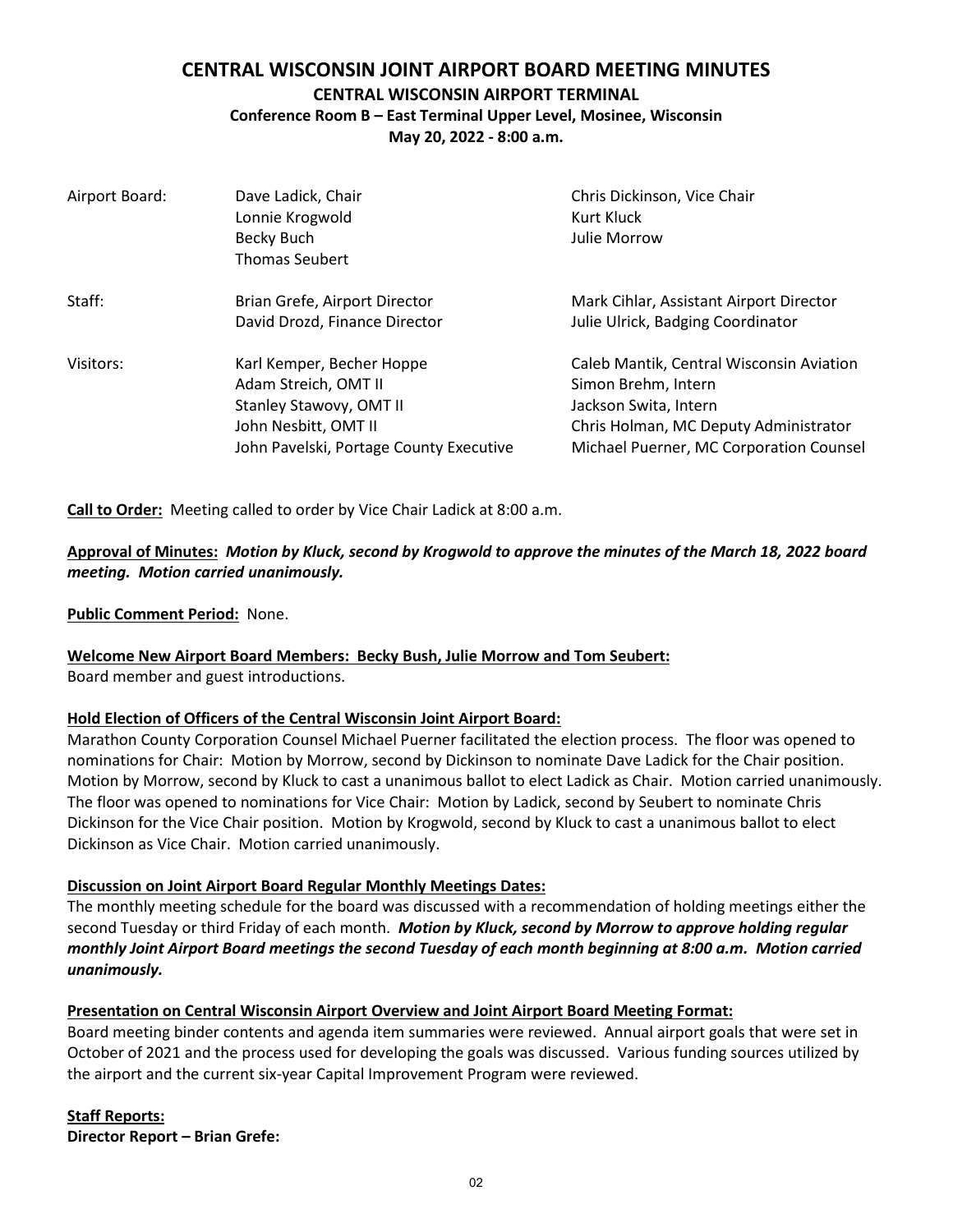Air Service Development – United exited CWA's market in January and typically other airlines serving the market would increase flights to backfill demand. With the national worker shortage, airlines were unable to add seats or flights. Current load factors are high at around 90% each month, making CWA an attractive market for low cost carriers. A Small Community Air Service Development (SCASD) grant application was submitted to secure a low cost or ultra low cost carrier, or a new market from a current carrier, to a Florida or Arizona destination. Staff anticipates a grant award announcement in June. The SCASD grant is a very competitive grant with limited funds available.

Statistics – The March statistical report ends with ATC operations up 9% on the month, up 19.1% on the year. Enplanements are up 21.7% for March, up 44% on the year. Load factors ranged from 84.2% to 93.2%. April statistics show ATC operations with a 17.2% decrease on the month and a monthly increase in enplanements of 12.2%. Load factors ranged from 85.3% to 90.7%.

Flight Schedule – The flight schedule is at five daily flights and little change is expected through the summer months. The second Never Forgotten Honor Flight of the year is scheduled for June 6<sup>th</sup>.

Marathon County Class Compensation Study – All airport employees are Marathon County employees and personnel is handled through their employee resources department. Marathon County is conducting a class compensation study and the first step in the process is completing position questionnaires. The completed questionnaires will be submitted next week and adjustments are planned to be active for the next annual pay increase.

Quarterly Performance Monitor – The Quarterly Performance Monitor ending December 31, 2021 shows load factors increased 15% year-over-year and revenues increased for each of the top 20 O&D markets year-over-year. Average airfares show CWA \$29 higher than the comparable market average.

## **Financial Reports – David Drozd:**

Revenues and Expenses – Revenues end the month of March at 18.8% of budget. PFCs end the month at 38.6% and car rentals end at 12.9%. Car rentals are still having some issues securing vehicles for their fleet. April revenues end at 25.2% of budget.

March disbursements end at 13.3% of budget, with April ending at 17.9%. CWA has received three federal relief grants that may be used for payroll, debt service obligations and operating expenses. \$3.8 million has been used to date and \$1.5 million will be used in 2022. The remaining \$2.2 million in funding will be used by May of 2025.

Budget Comparison – The budget comparison report for April year-to-date shows revenues up \$14.7% and Disbursements up 14.89%.

### **Operations & Project Reports – Mark Cihlar:**

Update on Runway Shift Design and FAA Funding – The runway shift project is in the final design stages and then will be put out for bid. Bid opening is scheduled for June 23<sup>rd</sup> and once bids are in the grant application will be submitted. The terminal area master plan aimed at the airport ramp and facilities is in the initial scoping phase. A contract will soon be ready for board consideration.

Update on Airport Operations – The new Intern positions have been filled and two fulltime OMT positions remain vacant. Training for OMT positions takes two to six months just to meet federal requirements and one to two years to be trained in most other areas.

## **Adjournment:** *9:11 a.m. Motion by Dickinson, second by Morrow to adjourn. Motion carried unanimously.*

**Next Scheduled Meeting Date:** July 12, 2022 at 8:00 a.m.

\_\_\_\_\_\_\_\_\_\_\_\_\_\_\_\_\_\_\_\_\_\_\_\_\_\_\_\_\_\_\_\_\_\_\_\_\_\_\_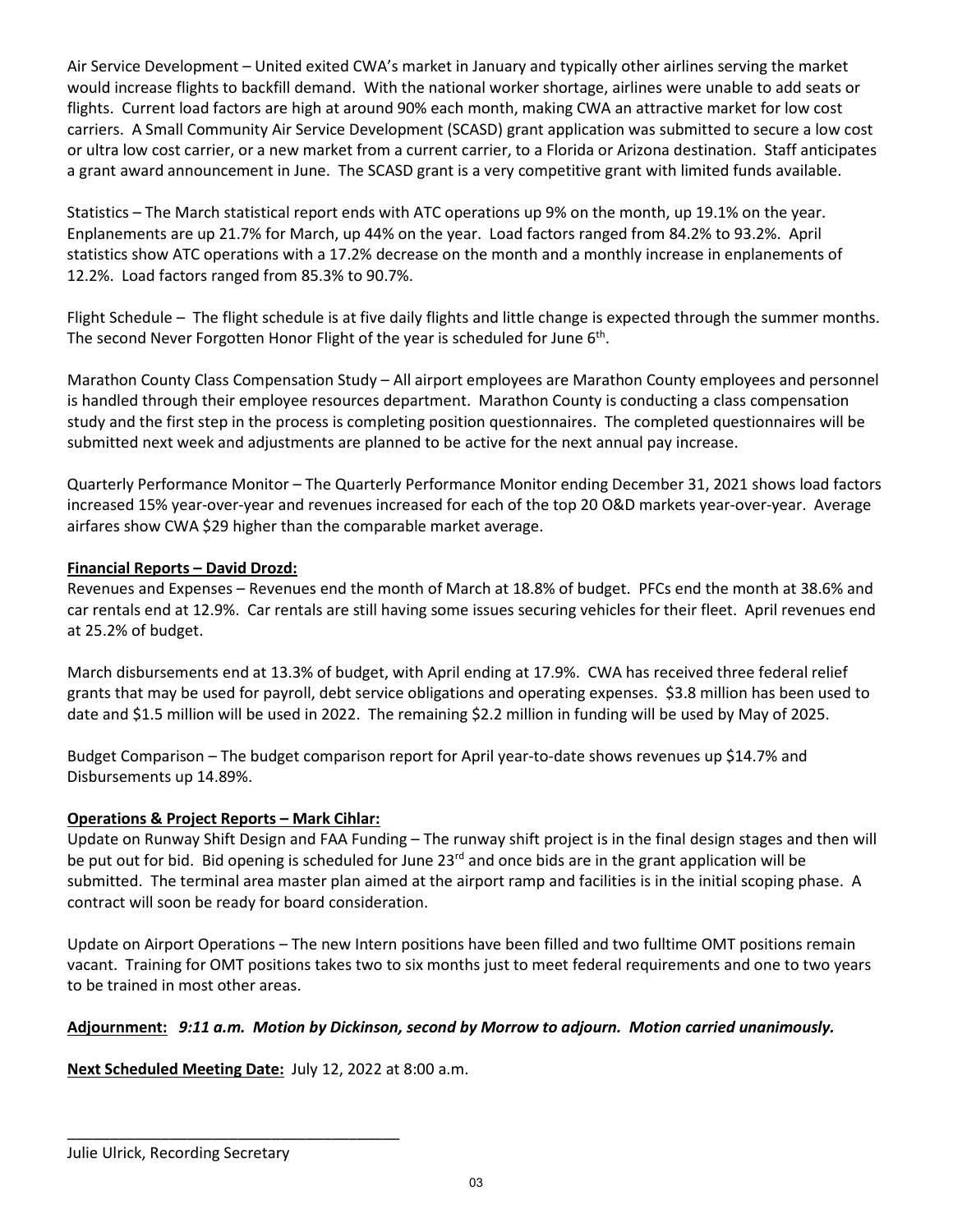## Central Wisconsin Airport – Flight Schedule June 14, 2022

# A.DELTA :

| Arrivals – Delta |       | Departures – Delta |            |      |       |        |            |
|------------------|-------|--------------------|------------|------|-------|--------|------------|
| 4720             | 14:31 | from MSP           | CRJ        | 5116 | 06:20 | to DTW | <b>CRJ</b> |
| 5099             | 20:41 | from MSP           | CRJ        | 5054 | 07:05 | to MSP | <b>CRJ</b> |
| 5409             | 19:53 | from DTW           | <b>CRJ</b> | 4720 | 15:11 | to MSP | <b>CRJ</b> |



| <b>Arrivals – American Eagle</b> |  |                  | <b>Departures – American Eagle</b> |      |       |        |            |
|----------------------------------|--|------------------|------------------------------------|------|-------|--------|------------|
| 3709                             |  | 14:24 from ORD   | <b>ERJ</b>                         | 3788 | 06:29 | to ORD | <b>ERJ</b> |
| 3541                             |  | $21:44$ from ORD | <b>ERJ</b>                         | 3709 | 14:58 | to ORD | ERJ        |

June 3rd – Sun Country to Laughlin, NV (WOJO) June  $6<sup>th</sup>$  – Honor Flight July 5th – Sun Country to Laughlin, NV (WOJO)

Upcoming Charter Schedule<br>
MSP = Minneapolis ORD = Chicago O'Hare DTW = Detroit

Total CWA Flights Daily  $= 5$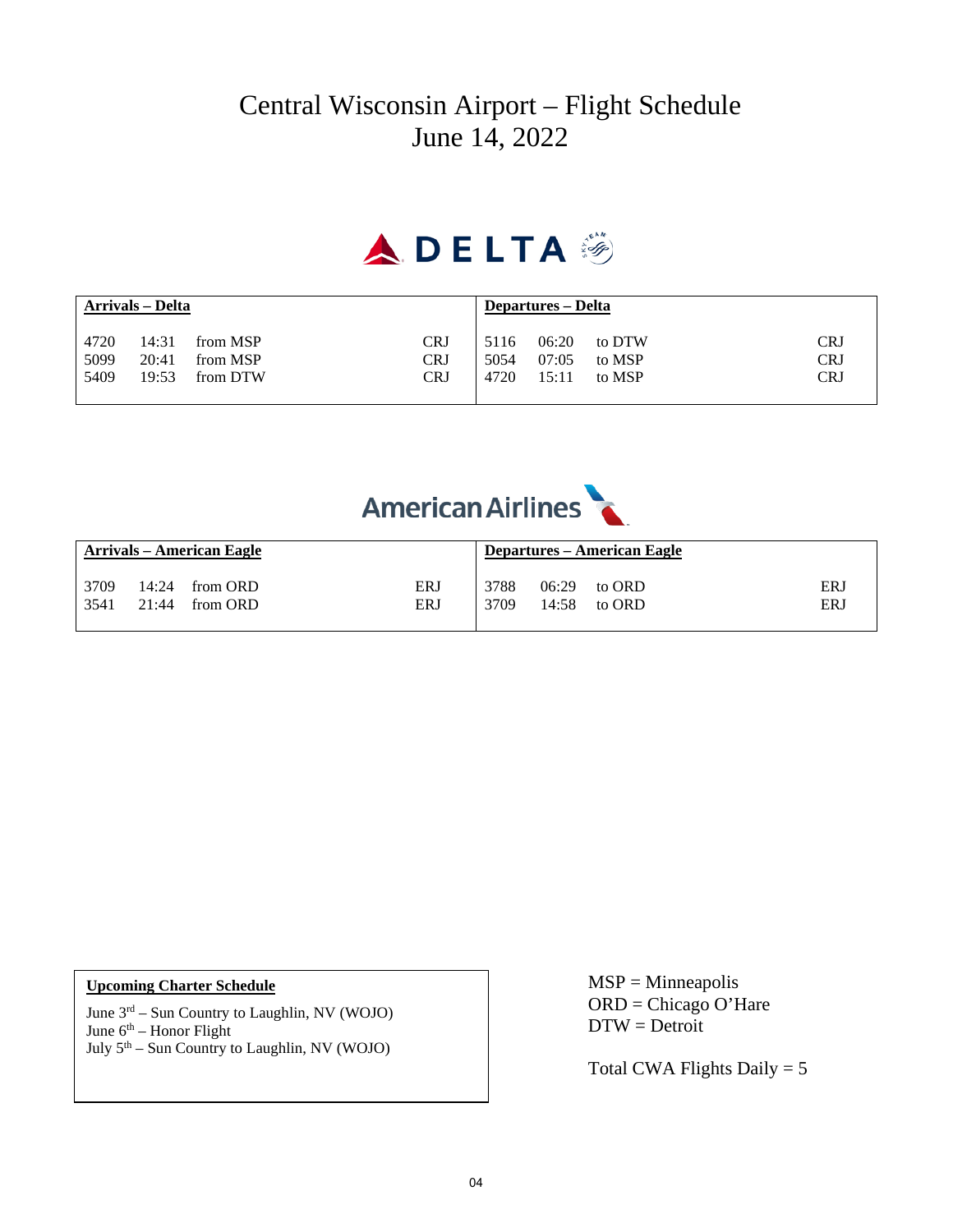## CWA Legislative Update – June 2022

## **AAAE/ACI-NA Share Broad FAA Reauthorization Priorities with Senate Committee Leaders (Source: Airport Alert, AAAE)**

June 1, 2022

Earlier this spring, the Democrat and Republican staff leads for the Senate Aviation Subcommittee requested that aviation stakeholders provide an initial list of FAA reauthorization priorities by June 1. The Senate staff have indicated they plan to meet with groups, hold hearings, and develop draft legislation by the end of 2022 with the goal of passing a comprehensive FAA bill by the September 30, 2023 deadline.

To meet the Senate's June 1 request, the staff for AAAE and ACI-NA put together an initial, high-level list of airport reauthorization priorities, which the two organizations shared today with the Chair and Ranking Member of the Senate Commerce Committee. The joint letter highlights airport funding and financing needs; regulatory relief; small community air service challenges; and environmental issues; among others.

The AAAE/ACI-NA letter is not intended to be a detailed recitation of all airport priorities. Rather, it represents initial priority items where there is strong agreement and alignment currently between AAAE, ACI-NA, and our members. The letter makes clear that the work of AAAE and ACI-NA is ongoing and that we will be providing more details and highlighting additional issues for consideration in the months ahead.

**Senate Committee Advances AAIM Act (Source: Airport Alert, AAAE)** May 25, 2022

The Senate Commerce Committee met on May 25 to consider several pieces of legislation, including S. 4246, the Advanced Aviation Infrastructure Modernization (AAIM) Act, sponsored by Senators Alex Padilla (D-CA) and Jerry Moran (R-KS). The bill was favorably reported out of committee by voice vote. It will now advance to the full Senate for consideration at some point in the future.

The AAIM Act would establish a pilot program to provide grants that assist state, local, and Tribal governments prepare the infrastructure needed for Advanced Air Mobility (AAM) operations and construction of vertiports to ensure communities can take advantage of the potential benefits of the safe integration of these technologies into the national airspace. The pilot program would facilitate \$25 million of planning grants over two years and would prioritize entities that partner with the commercial AAM industry, institutions of higher education, research institutions, or other relevant stakeholders.

Last month, the House Transportation and Infrastructure Committee advanced a similar version of this bill out of committee.

**DOD Releases Draft Fluorine-Free Firefighting Foam Performance Standards for Industry Comment (Source: Regulatory Alert, AAAE)**

May 31, 2022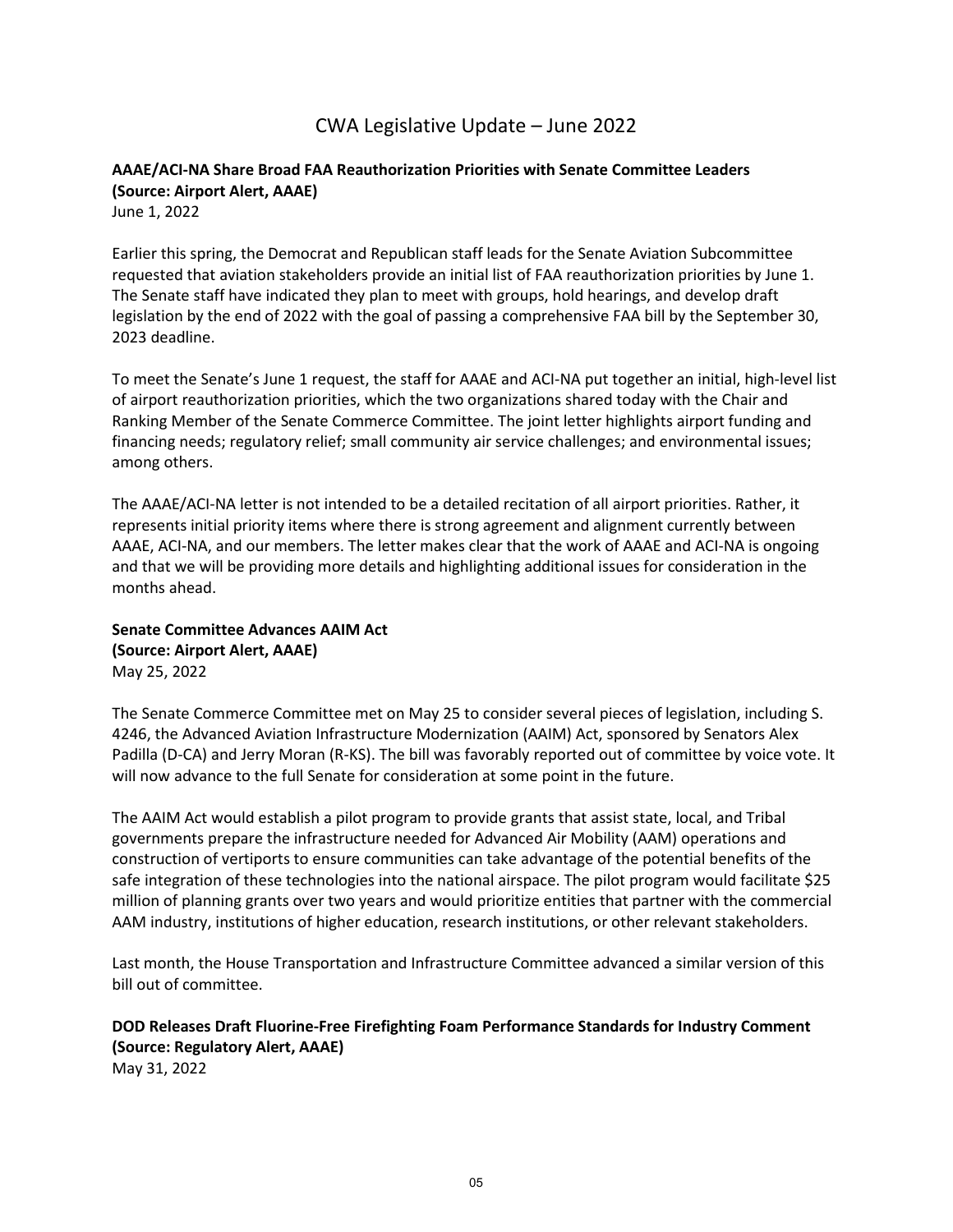On May 31, the Department of Defense (DOD) and U.S. Navy released draft performance standards for fluorine-free foam (F3) fire-extinguishing agents and requested industry comment within the next 30 days. Over the past several years, DOD, in coordination with the Federal Aviation Administration (FAA), has been actively developing this updated military specification to facilitate the transition to F3 agents and away from PFAS-containing foam. Once finalized, FAA is widely expected to adopt and use the updated standard to determine which F3 agents may be used at Part 139 commercial service airports. Based on the testing FAA has conducted on available fluorine-free foams, AAAE has been cautiously optimistic that the industry could see an approved F3 agent in early 2023. Release of the draft standards today is yet another sign that DOD and FAA are actively preparing to meet this timeline.

However, there are still unanswered questions regarding the transition process. AAAE is working with Capitol Hill and the agencies to ensure that airports have the federal resources and guidance to successfully transition away from existing aqueous film forming foam (AFFF) agents.

In addition to federal funding, we believe transition planning should achieve the following goals: provide airports with acceptable standards and practices for the decontamination of existing ARFF vehicles, systems, and other equipment previously used to deploy AFFF; ensure that Part 139 airports have sufficient time to procure fluorine-free firefighting foam when available and approved in light of anticipated supply chain constraints; provide airports with cost-effective options for the disposal of their existing AFFF; and provide guidance on how airports can properly train firefighters on the appropriate use of fluorine-free firefighting foam in the airport environment.

Background on Military Specification. For decades, Part 139 airports have been mandated by FAA to provide ARFF services using PFAS-containing AFFF that meets existing military specifications. In the FY20 National Defense Authorization Act, Congress required the U.S. Navy to publish a new military specification for F3 agents no later than January 31, 2023, and DOD to begin phasing out the use of AFFF beginning in October 2023. DOD and the U.S. Navy have been working on this updated standard for several years in coordination with FAA. While the draft document specifies that the standards will be used for qualifying F3 agents for use at military installations, FAA is widely expected to also adopt the updated standard as the basis for determining which F3 agents may be used at Part 139 airports.

You can view the draft performance specification, MIL-PRF-XX727, "Fire Extinguishing Agent, Fluorine-Free Foam (F3) Liquid Concentrate, For Land-Based, Fresh Water Applications," dated May 26, 2022, here.

Progress on FAA's F3 Agent Research. For over two years, FAA has tested at least 34 fluorine-free foams, including conducting over 450 fires with these foams, at its research facility in Atlantic City. DOD has been performing its own research and testing as well. Results from these tests have been used to develop the updated draft standards released today. Based on conversations with FAA and the testing conducted so far, AAAE believes DOD and FAA could approve at least one F3 agent in early 2023. You can read additional background and details regarding FAA's testing here.

How to Comment on Draft Standards. The draft standards released today are obviously very technical in nature. However, we would encourage appropriate airport staff members to review the standards and share any comments or concerns with AAAE by sending an email to Justin Barkowski at justin.barkowski@aaae.org on or before Monday, June 27. The comment period closes on Thursday, June 30. AAAE encourages airports to use this spreadsheet when developing its comments. The U.S.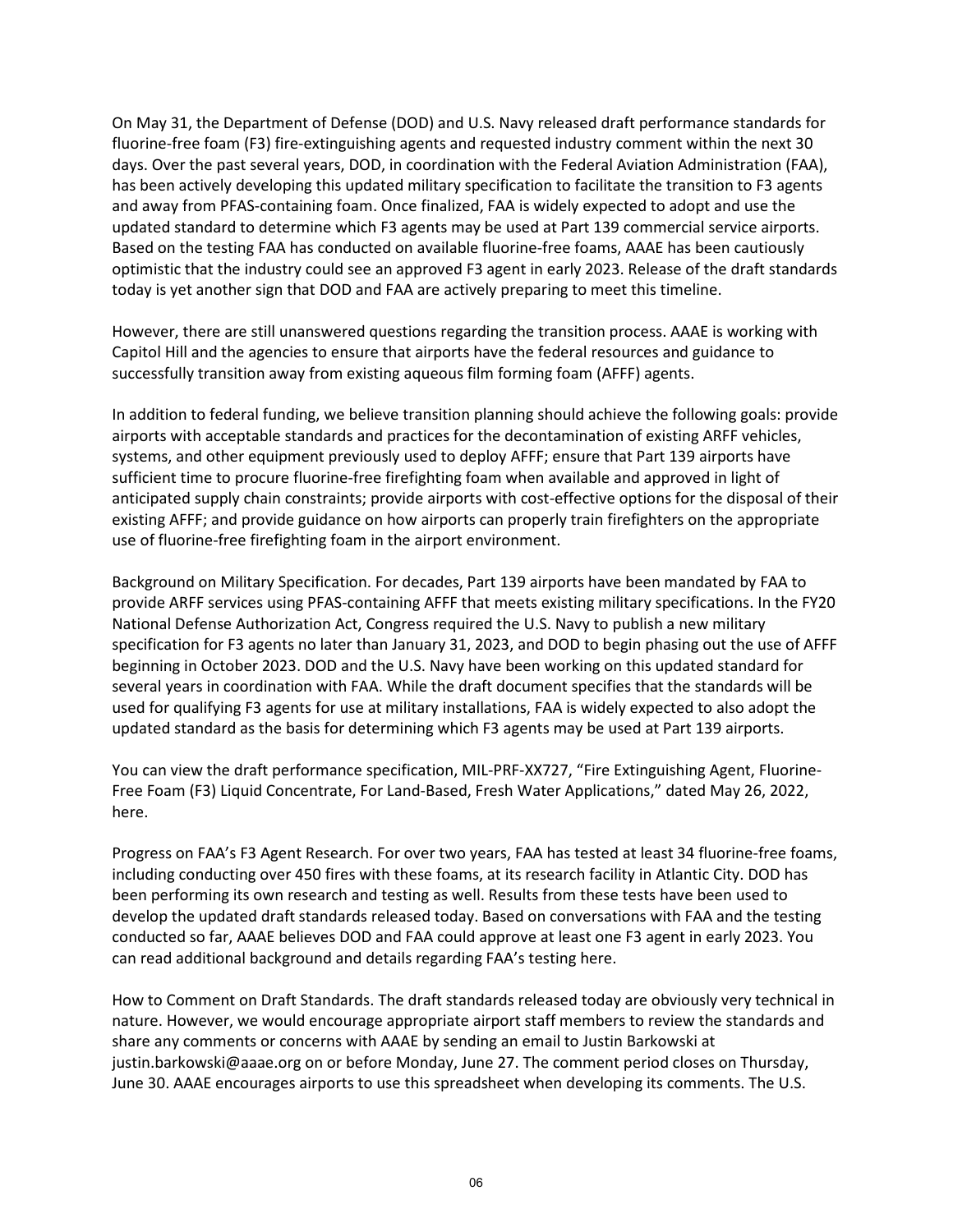Navy emphasized to AAAE that each comment must have a technically acceptable rationale and a recommended change to support the rationale.

What's Next? After the comment window closes on June 30, the U.S. Navy will review and consider the feedback before finalizing the military specification by January 2023. Once released, FAA is widely expected to adopt the standards as the basis for determining which F3 agents may be used at Part 139 airports. AAAE will continue to work with and press FAA, DOD, and lawmakers to ensure that airports have the resources, time, and guidance they need to transition from AFFF to F3 agents when an appropriate foam is finally approved and made available.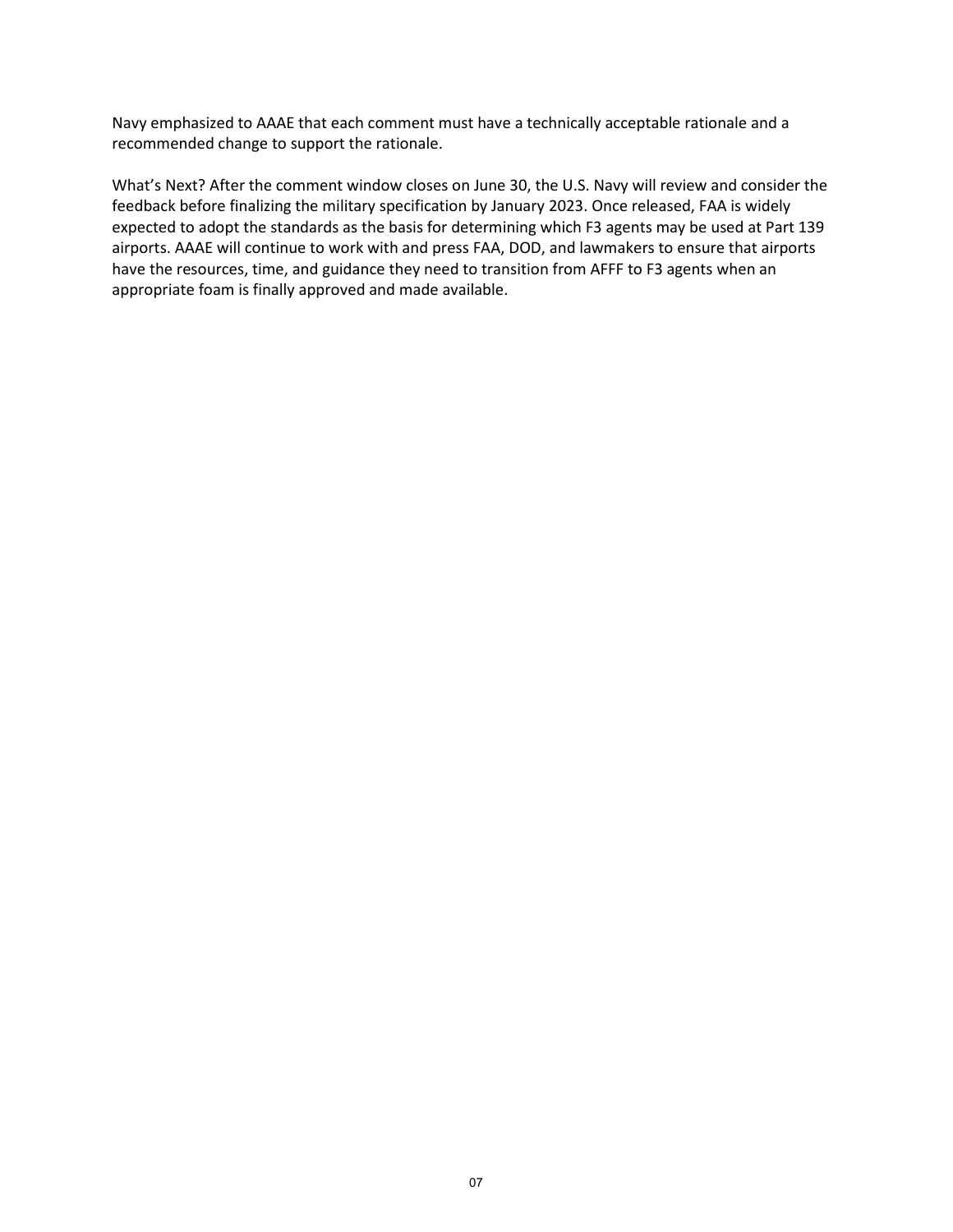

June 1, 2022

The Honorable Maria Cantwell The Honorable Roger Wicker Chair **Chair Chair Chair Chair Chair Chair Chair Chair Chair Chair Chair Chair Chair Chair Chair Chair Chair Chair Chair Chair Chair Chair Chair Chair Chair Chair Chair** Committee on Commerce, Science, and Committee on Commerce, Science, and Transportation Transportation United States Senate United States Senate Washington, DC 20510 Washington, DC 20510

Dear Chair Cantwell and Ranking Member Wicker:

As you begin the next FAA reauthorization process, we thank you for the opportunity to provide our initial suggestions for reforms to FAA programs that would benefit the U.S. airport industry and the passengers and communities they serve. Sustained infrastructure investment and reduced regulatory burdens for America's airports will support good-paying jobs, stimulate the economy, advance important environmental goals, and improve the passenger experience for millions of travelers. We look forward to discussing these ideas and other future recommendations in more detail with you and your staff in the months ahead.

## **AIRPORT INFRASTRUCTURE FUNDING AND FINANCING**

*Increase Airport Improvement Program Funding:* Airports urge Congress to increase funding for the traditional Airport Improvement Program (AIP), which has remained stagnant at \$3.35 billion for more than a decade, to help airports as they deal with the program's reduced purchasing power of approximately \$1 billion annually, plus significant construction-cost inflation and growing infrastructure needs. This FAA reauthorization process also provides an opportune time for an in-depth look at recalibrating AIP to meet with present and future needs of both commercial service and general aviation airports.

We are grateful that the Bipartisan Infrastructure Law (BIL) included \$20 billion to help airports build critical infrastructure projects. This much-needed funding will serve as an important down payment to help bridge the enormous funding gap for airport infrastructure nationwide. But the need for additional federal investment remains. According to the FAA, airports have more than \$8.7 billion in annual AIP-eligible projects alone – a figure that does not include other necessary infrastructure projects, which increases airport capital needs to more than \$20 billion annually.

We look forward to providing you with more detailed recommendations on AIP changes in the near future.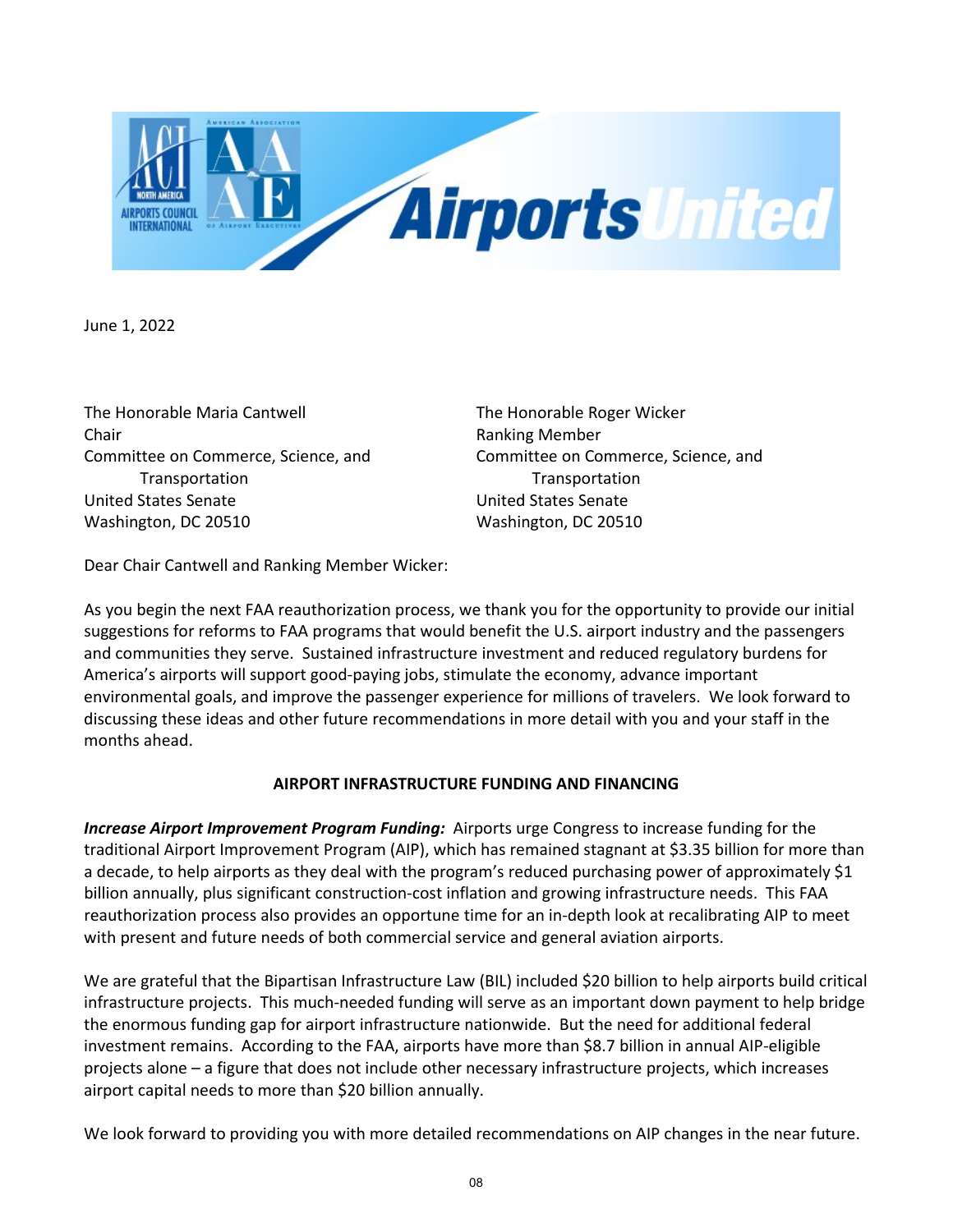*Modernize the Passenger Facility Charge Program:* Airports continue to urge Congress to adjust the outdated federal cap on local Passenger Facility Charges (PFCs), which was last raised more than 20 years ago. PFCs are local user fees that must be approved locally, imposed locally, and used locally for specific projects approved by the FAA in consultation with the airlines. With the dramatic decline in passengers and PFC revenue during the pandemic, many airports have been forced to extend their collection periods for current PFC-funded projects decades into the future in some cases, crowding out funding for other critical projects. Adjusting the federal cap on local PFCs would help reduce that financial pressure and give airports the option of using more local funds for their infrastructure needs.

The \$20 billion in federal funding contained in the BIL will help airports build some of their critical infrastructure projects in the near term, but airports have more than \$115 billion in infrastructure needs over the next five years. Moreover, there were more than 650 applications totaling \$14 billion for the first \$1 billion in terminal upgrades provided under BIL. We need a long-term funding solution that will allow airports to invest more local dollars in their capital projects alongside the additional federal funding. Adjusting the outdated and arbitrary PFC cap would create a sustainable, long-term funding source to help airports pay for critical capital projects now and after the new infrastructure funding in the BIL has been exhausted.

In addition to a long overdue adjustment to the federal PFC cap, Congress should make some important reforms to the PFC program, such as eliminating the loophole that prevents airports from collecting PFCs from non-revenue passengers, and directing the FAA to fully implement the PFC streamlining provision in the last FAA bill (Section 121), which expands a streamlined process from non-hubs to airports of all sizes.

## **REGULATORY REFORM**

Airports look forward to working with you on proposals to help cut through unnecessary red tape and reduce regulatory burdens on airport operators that often are time consuming, delay critical infrastructure projects, and increase costs. As inherently public institutions with a primary goal of serving communities and travelers, airports have every incentive to use federal and local dollars responsibly and to pursue important policy objectives without the need for heavy-handed federal regulation. Congress can help by directing the FAA to correct their misinterpretation of the airport land use streamlining provisions (Section 163) included in the last FAA bill, which has resulted in overly burdensome processes and inhibited airport development. Additionally, we urge a thorough review of the processes FAA uses, either in setting rules or in applying grant assurances, to ensure that there is an opportunity for airport input and that any changes are necessary, beneficial, and reasonable for airports to implement.

## **SMALL COMMUNITY PROGRAMS AIR SERVICE PROTECTION/ENHANCEMENT**

We recognize that protecting and enhancing commercial air service is a high priority for the Commerce Committee and look forward to working with members on both sides of the aisle to address air service challenges. We continue to work with our airport members to identify specific proposals for your consideration, but in the interim we reiterate our strong support for the Essential Air Service Program and the Small Community Air Service Development Program, which help small communities retain and attract commercial air service. We also strongly support the FAA Contract Tower Program, a cost-effective program that enhances air traffic safety at small airports around the country. Considering the enormous challenges that small communities currently face, we urge Congress to fully fund and improve these programs in the next FAA reauthorization bill. We also hope to play an active role in identifying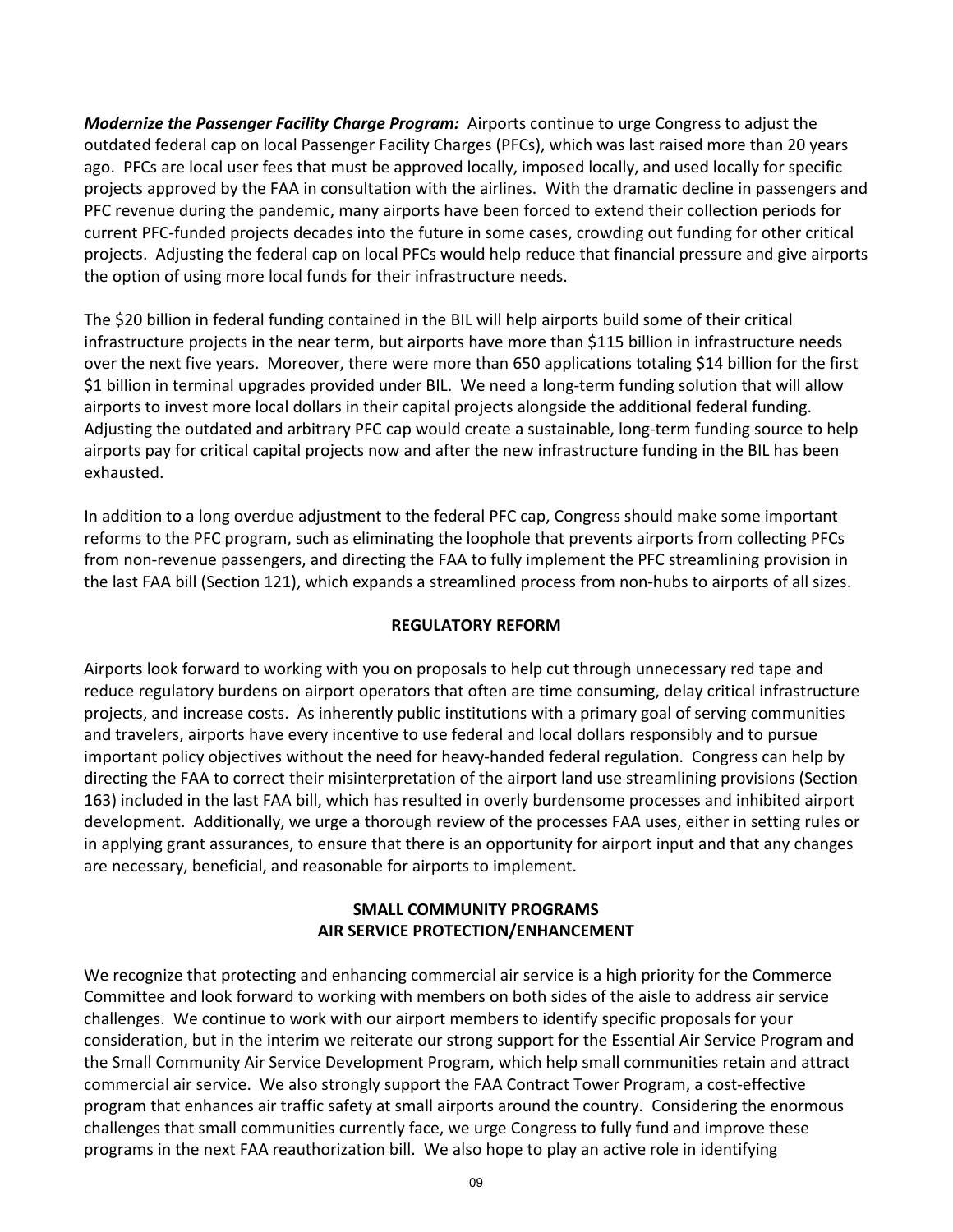enhancements that can ensure a viable aviation workforce for the future given ongoing challenges with finding qualified workers throughout the aviation system.

## **ENVIRONMENTAL ISSUES**

Airport operators have long prioritized environmental stewardship. We continue to call on the FAA to transition to fluorine-free firefighting foam as soon as possible, and on Congress to direct the relevant federal agencies, in collaboration with appropriate industry representatives, to develop a national transition plan for moving to fluorine-free firefighting foams. We also urge Congress to continue to help airports address community concerns regarding aircraft noise and emissions, in part, by enhancing the Voluntary Low Emissions Program (VALE) and the Zero Emissions Vehicle (ZEV) Infrastructure Pilot Program. Additionally, we urge Congress and the administration to work with airports and other aviation stakeholders to reduce greenhouse gas emissions by promoting the use of electric vehicles and the development and use of Sustainable Aviation Fuel and Unleaded AvGas.

## **BIPARTISAN INFRASTRUCTURE LAW IMPLEMENTATION**

Airports are grateful that Congress included \$20 billion in the BIL to help airports build critical infrastructure projects, and we continue to work closely with DOT and FAA on implementation. At the same time, airports continue to urge the administration to release BIL funds as quickly as possible and to provide airports with as much flexibility as possible.

Federal agencies must act quickly to remove costly regulatory hurdles to BIL implementation. Despite the ongoing collaboration with DOT and FAA, airports are still awaiting guidance on how to comply with the new Build America, Buy America requirements. And we continue to call for additional flexibility from the FAA to begin accommodating alternative-delivery and advance-construction methods that can expedite projects and reduce costs.

The BIL also included a provision extending to airports eligibility under the Transportation Infrastructure Finance and Innovation Act (TIFIA) program. The TIFIA language does not diminish the need for additional federal funds for airport infrastructure projects or a higher PFC cap, but as the aviation industry continues to rebound from the financial devastation brought on by the COVID-19 pandemic, expanding the TIFIA program gives America's airports a new financing tool to make much needed infrastructure improvements. While several airports have expressed interest in the TIFIA program, the DOT has been slow in implementing this provision, which is troublesome because the current law has a strict timeline for both the eligibility of airport projects and the department's report on the use of TIFIA financing at airports. Absent a push from Congress, we remain concerned that DOT simply will wait out the clock and never approve any airport loans.

## **OTHER PRIORITIES**

We appreciate your consideration of the initial set of recommendations identified here by our organizations. We continue to work aggressively with our respective memberships to identify other policy objectives for pursuit as part of the next FAA reauthorization bill. We will provide you and your staff with a final, joint list of specific airport industry recommendations following the completion of that ongoing work by our associations.